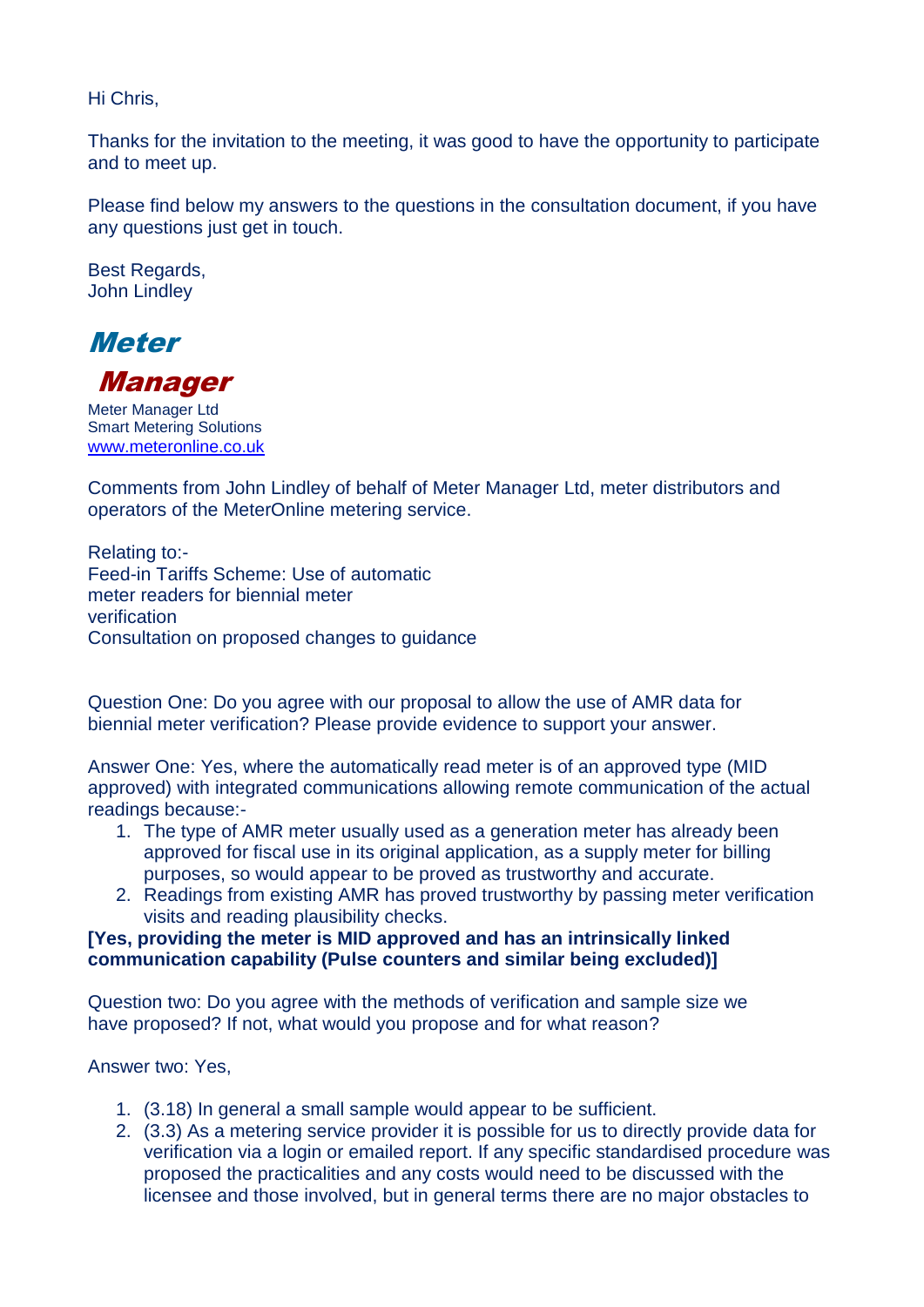## providing the data. **[Yes, readings can potentially be provided directly to licensees for verification]**

Question three: Do you agree with the security measures proposed in this section? Are there any other security measures you think are required? If so, please provide reasoning and evidence to support your proposal

Answer three: Yes in general but..

- **1.** (4.3) A requirement for 3 levels of password may be more appropriate than 4 levels, generally the " $4<sup>th</sup>$  level" will be for the manufacturer only and may require removal of seals and a connection to be made inside the meter to achieve this. This "level", which is unavailable to the user of the meter, is the only level where the meter readings may be changed. So often there are only three levels available to the user of the equipment. **[No, Would suggest 3 Levels (with transformer ratios and password changes at level 3)]**
- **2.** (4.8)The main cover of a MID approved meter is fitted with seals by the manufacturer, the screws securing the terminal cover and communication module often may not have seals fitted by the installer. The reason being that there is no straightforward possibility of fraud by tampering. Tampering with the meter terminals on a generation meter is not an easy source of fraud, short circuiting them would only reduce the FIT claim. Removing the communications module or SIM card would result in an interruption of remote readings, but the readings could not be changed. However the theft of the SIM card is a potential risk to the meter owner, however SIMs would usually be protected by limiting their functionality at a network level, rendering them unusable in a mobile phone. **[ No - Would suggest manufacturers seals on main body of the meter as essential (I suspect this may be embodied in the MID approval already) – however seals on terminal cover and communications module not essential but "best practice"]**
- 3. (related to 4.7) In addition **[Would suggest - recommending that when a AMR meter is read, the serial number of the meter should also be read to ensure that the meter reading can be associated with the correct meter]**
- 4. (4.7) **[Would suggest – minimum record should be 3 items:- Meter Serial Number, SIM card number (i.e. the ICCID, this is the long number printed on the SIM card, not the CTN "phone number"), Brief address and postcode (e.g. 12 Douglas Ave BL8 7ZT)]** If the communication module has its own serial number this could be recorded, but as an option (some meters do not have this number in any case, where the GSM modem unit is built-in of the meter itself).

Question four: Do you agree with our proposals regarding standardisation of installation and commissioning, methods of communication and data models? If not, what alternatives would you suggest?

Answer four: Yes in general but...

**1.** (5.7) **No** to primary and secondary communications methods required from the meter, the equipment available does not generally have this capability**. [No - Would**